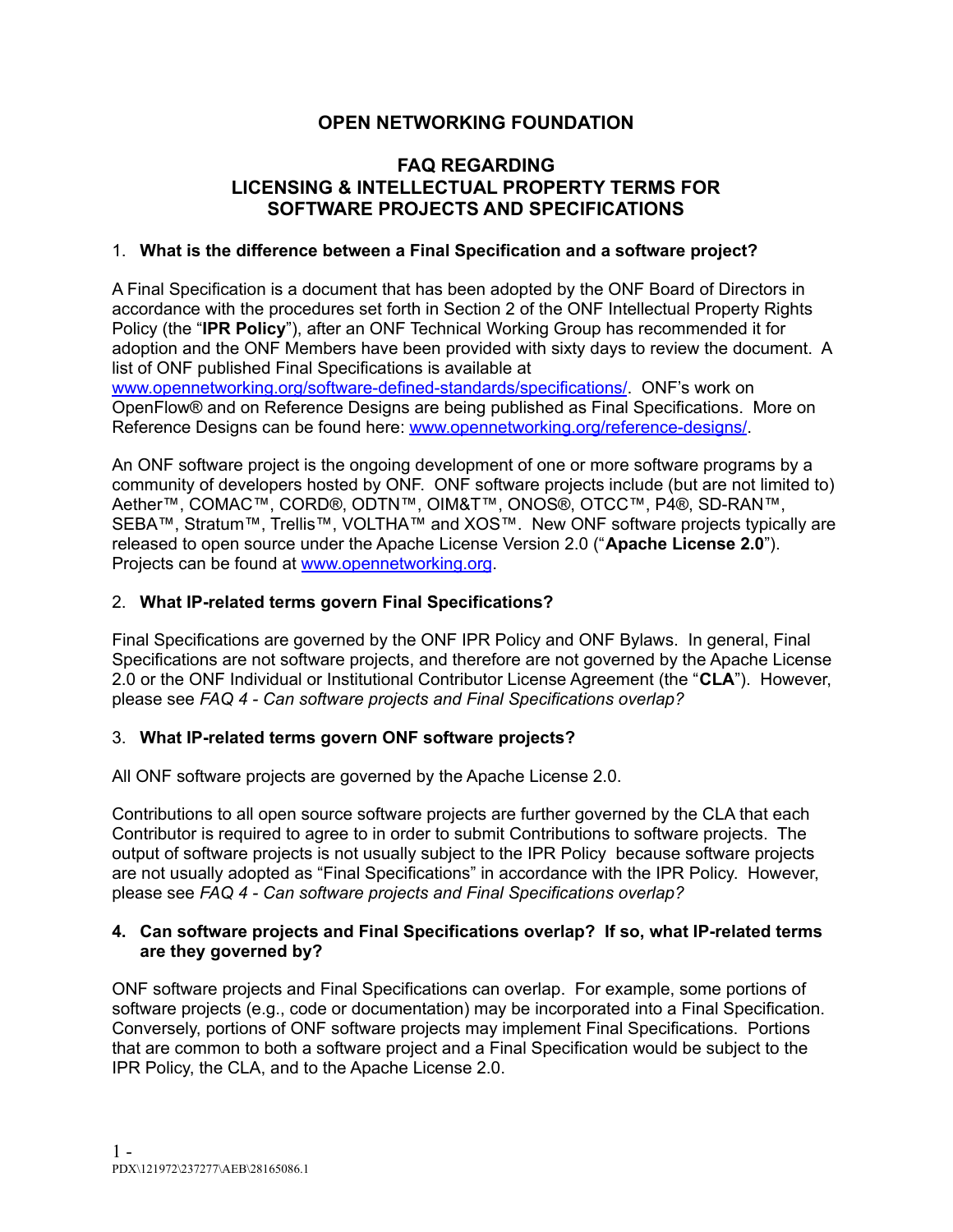**5. What are key similarities and differences between the IP-related terms governing specifications and software projects?**

# **COMPARISON CHART**

|                                 | <b>ONF Bylaws and IPR Policy</b>                                                                                                                                                                                                           | Apache License 2.0 and CLA                                                                                                                                                                                                                                            |
|---------------------------------|--------------------------------------------------------------------------------------------------------------------------------------------------------------------------------------------------------------------------------------------|-----------------------------------------------------------------------------------------------------------------------------------------------------------------------------------------------------------------------------------------------------------------------|
| Scope and<br><b>Application</b> | "Final Specifications" adopted in<br>accordance with ONF IPR Policy                                                                                                                                                                        | ONF open source software projects                                                                                                                                                                                                                                     |
| Contracting<br><b>Parties</b>   | ONF, ONF Members, and their Affiliates                                                                                                                                                                                                     | Contributors, ONF, and anyone who<br>receives a copy of the software                                                                                                                                                                                                  |
| <b>Patent</b><br>License        | A royalty-free patent license under patent<br>claims that are necessarily infringed by<br>implementation of the Final Specification<br>is granted by all ONF Members and their<br>Affiliates to other ONF Members and<br>their Affiliates. | A royalty-free license under patent claims<br>that are necessarily infringed by a<br>Contributor's Contribution (alone or<br>combined with the rest of the software<br>project) are licensed by each Contributor<br>to anyone who receives a copy of the<br>software. |
| Copyright<br>License            | A royalty-free copyright license for the<br>sole purpose of developing and<br>publishing copyrightable works on behalf<br>of ONF is granted by Members and their<br>Affiliates to ONF and other Members and<br>their Affiliates.           | A broad royalty-free copyright license is<br>granted by Contributors to anyone who<br>receives a copy of the software.                                                                                                                                                |
| <b>Access</b><br><b>Rights</b>  | "Draft Specifications" are available only<br>to ONF Member companies.<br>Once approved by the ONF Board, "Draft<br>Specifications" are designated as<br>"Final Specifications", at which point they<br>are made publicly available         | <b>ONF Open Source Software Projects</b><br>licensed under the Apache License 2.0<br>are publicly accessible.                                                                                                                                                         |
| <b>Notes</b>                    | ONF's IPR policy is rarely used given<br>ONF's current operating model. See<br>section 8 for more details.                                                                                                                                 |                                                                                                                                                                                                                                                                       |

#### **6. Am I bound by the software license and CLA if I do not contribute to an open source software project?**

If you do not contribute to a particular open source software project, you would not be bound as a "Contributor" by the CLA or the software license with respect to such software project, and you would not be obligated to grant the licenses set forth in the CLA or software license with respect to such software project. If you do not contribute to a software project but you download and use software associated with that project, you would be bound by the Apache License 2.0 solely as a licensee.

# **7. Am I bound by the IPR Policy if I do not contribute to a Final Specification?**

The IPR Policy applies to all Members and their Affiliates, regardless of whether they make contributions to Final Specifications. If a Member or their Affiliate is unwilling to grant the licenses set forth in Section 3 of the IPR Policy with respect to any Draft Specification, they must provide notice of a licensing objection or notice that they are withdrawing from ONF membership during the sixty-day review period for such Draft Specification prior to it being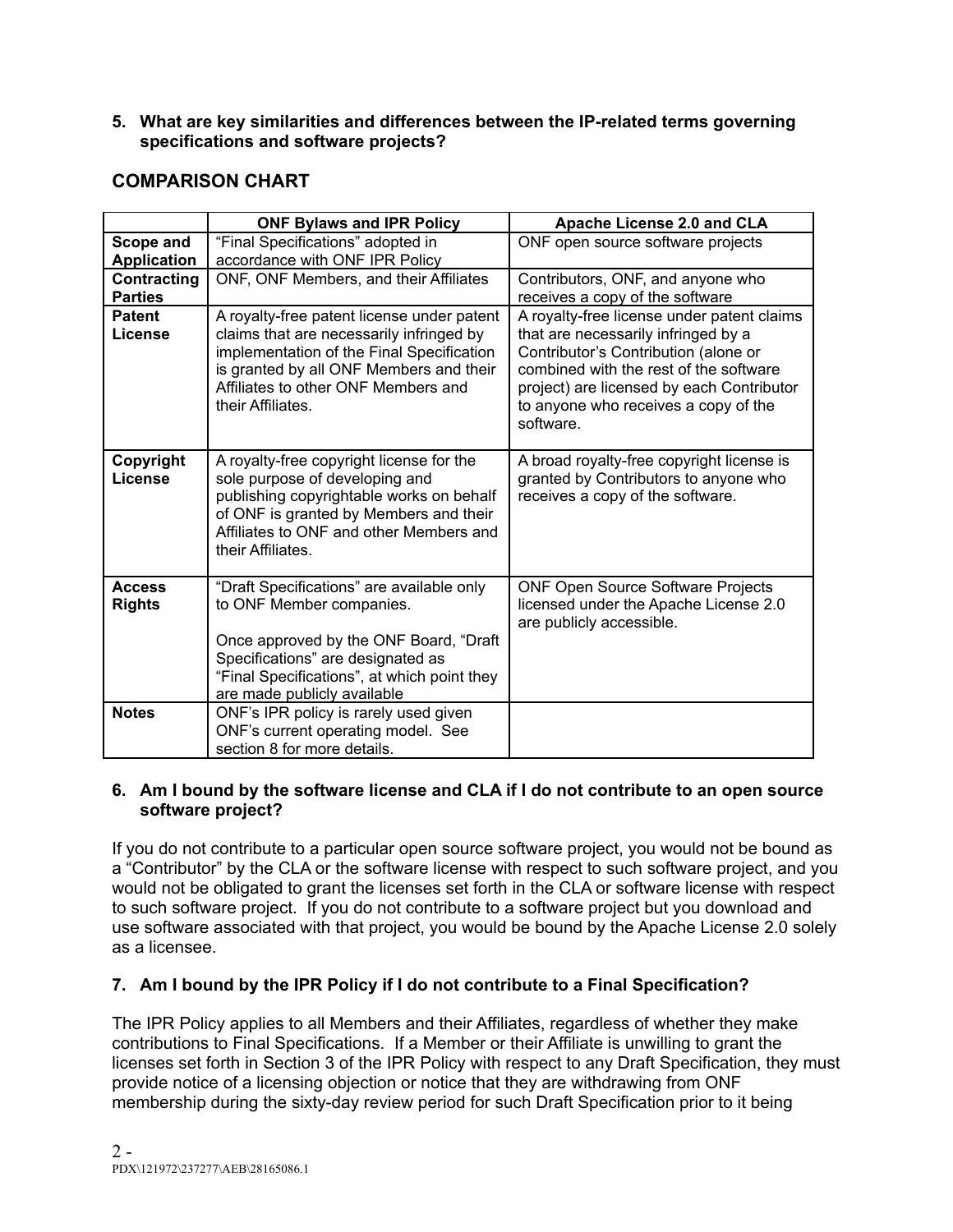adopted as a Final Specification. If notice of a licensing objection or withdrawal is not filed during such a sixty-day review period, the Member and its Affiliates will be bound by the licensing provisions of the IPR Policy if and when the Draft Specification is adopted as a Final Specification.

### **8. The IPR Policy Rarely Applies to ONF's Current Work**

ONF first created its IPR policy when its original mission was the publication of OpenFlow specifications. Since 2016, ONF's work has shifted predominantly towards the creation of open source software, and the IPR policy does not apply to ONF open source work.

Given this shift in ONF's mission, ONF's IPR policy very rarely applies given ONF's current operating model. The IPR policy only applies to 'Final Specifications', and currently only the SEBA Reference Design continues to be advanced as a Final Specification. Furthermore, our IPR Policy only applies to intellectual property concerning "interfaces and protocols for server control of switches" (see section 1.5 of the IPR [Policy](https://opennetworking.org/wp-content/uploads/2017/07/ONF-IPR-Policy-2016.pdf)), meaning the policy would not apply to any work that appears in a Final Specification that is not described by this bounding description. And finally, if Final Specifications are approved by the ONF Board, there is a notice to all Members and a 60 day review period (see section 2 of the IPR [Policy\)](https://opennetworking.org/wp-content/uploads/2017/07/ONF-IPR-Policy-2016.pdf) before taking effect, so application of the IPR policy to new work would never take place without due notification.

### **9. ONF and Standard Essential Patents (SEPs)**

Standard Essential Patents (SEPs) are patents that are unavoidable for the implementation of a standardized technology.

The majority of ONF's work takes place in open source (rather than as standardization activities), and ONF's [CLA](https://www.opennetworking.org/wp-content/uploads/2020/09/ONF-Institutional-CLA-2020.pdf) requires all software code contributions be covered by a royalty free license by the contributor.

Where ONF engages in standardization activities, ONF requires RAND-Z licensing (Reasonable and Non-Discriminatory Zero-fee licensing) by all ONF member companies who may hold patents deemed essential under ONF's standardization activities. Specifically, a RAND-Z license obligation exists between all ONF member companies for any technologies that are or may become essential under any ONF 'Final Specification'. See the ONF IPR [policy](https://www.opennetworking.org/wp-content/uploads/2017/07/ONF-IPR-Policy-2016.pdf) for more details.

Certain Standard Development Organizations (SDOs), notably 3GPP in the mobile space, require FRAND (which stands for Fair, Reasonable and Non-Discriminatory) licensing assurance from their members, in essence requiring all member organizations to commit to license any patents that are or may become essential to the implementation of a standard at a reasonable fee.

Should ONF's open source software require the use of other standards (e.g. 3GPP standards) that are subject to SEPs, it is the responsibility of any commercial entity using ONF's software to work directly with any patent holders to resolve any commercial issues. With this view, it is ONF's position that ONF's work does not alter any SEP relationships between commercial entities or introduce new FRAND SEP obligations into the ecosystem.